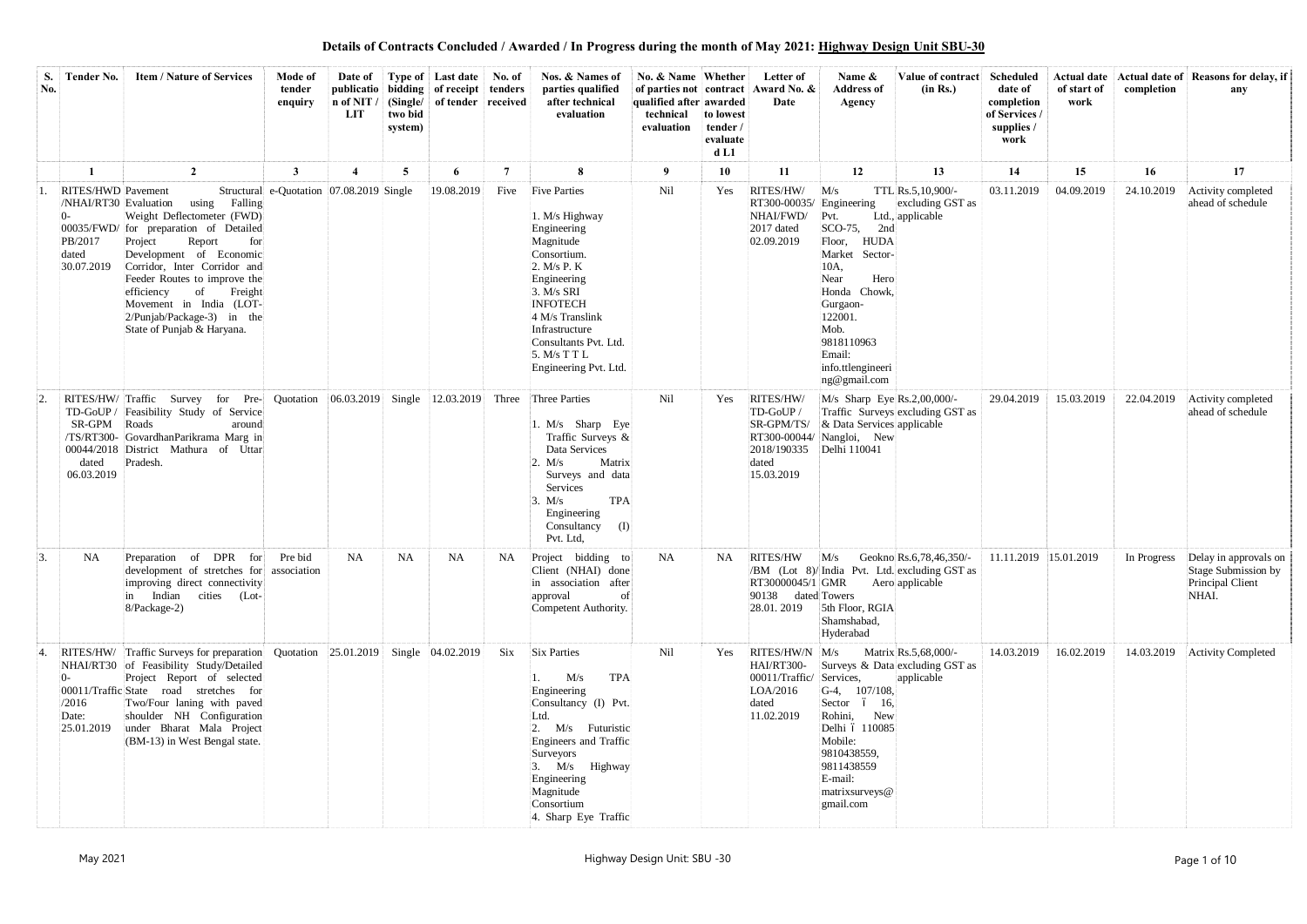| S.<br>No. | <b>Tender No.</b>                                                                                         | <b>Item / Nature of Services</b>                                                                                                                                                                                                                                                                                                         | Mode of<br>tender<br>enquiry | $n$ of NIT /<br>LIT | two bid<br>system) | Date of Type of Last date No. of<br>publicatio bidding of receipt tenders<br>  (Single/   of tender   received |                | Continued Continuous Transfer and Tropicos and the month of the Transfer Design Children C<br>Nos. & Names of<br>parties qualified<br>after technical<br>evaluation                                                                                                                                                             | No. & Name Whether<br>qualified after awarded<br>technical<br>evaluation | to lowest<br>tender /<br>evaluate<br>d <sub>L1</sub>                    | Letter of<br>of parties not contract Award No. &<br>Date                                          | Name &<br><b>Address of</b><br>Agency                                                                                                                                                  | Value of contract<br>(in Rs.)                | Scheduled<br>date of<br>completion<br>of Services /<br>supplies /<br>work | of start of<br>work | completion  | Actual date   Actual date of   Reasons for delay, if<br>any                            |
|-----------|-----------------------------------------------------------------------------------------------------------|------------------------------------------------------------------------------------------------------------------------------------------------------------------------------------------------------------------------------------------------------------------------------------------------------------------------------------------|------------------------------|---------------------|--------------------|----------------------------------------------------------------------------------------------------------------|----------------|---------------------------------------------------------------------------------------------------------------------------------------------------------------------------------------------------------------------------------------------------------------------------------------------------------------------------------|--------------------------------------------------------------------------|-------------------------------------------------------------------------|---------------------------------------------------------------------------------------------------|----------------------------------------------------------------------------------------------------------------------------------------------------------------------------------------|----------------------------------------------|---------------------------------------------------------------------------|---------------------|-------------|----------------------------------------------------------------------------------------|
|           |                                                                                                           | $\overline{2}$                                                                                                                                                                                                                                                                                                                           | $\mathbf{3}$                 | $\overline{4}$      | $5\overline{)}$    | 6                                                                                                              | $\overline{7}$ | 8                                                                                                                                                                                                                                                                                                                               | 9                                                                        | 10                                                                      | 11                                                                                                | 12                                                                                                                                                                                     | 13                                           | 14                                                                        | 15                  | 16          | 17                                                                                     |
|           |                                                                                                           |                                                                                                                                                                                                                                                                                                                                          |                              |                     |                    |                                                                                                                |                | & Data<br>Services<br>Services<br>$5.$ M/s<br>Matrix<br>Surveys &<br>Data<br>Services<br>6. M/s AJS Scale<br>International                                                                                                                                                                                                      |                                                                          |                                                                         |                                                                                                   |                                                                                                                                                                                        |                                              |                                                                           |                     |             |                                                                                        |
|           | RITES/HW/<br>TD-GoUP/<br>SR-GPM/<br><b>TOPO</b><br>Tender<br>/RT300-<br>00044/2018<br>dated<br>11.01.2019 | Topographic Survey for Pre- Limited E- 11.01.2019 Single 22.01.2019<br>Feasibility Study Report of<br>Service<br>Roads<br>around<br>GovardhanParikramaMarg in<br>District Mathura of Uttar<br>Pradesh.                                                                                                                                   | Tender                       |                     |                    |                                                                                                                | Six            | <b>Six Parties</b><br>Subudhi<br>. M/S<br>Techno engineers<br>Pvt Ltd.<br>2. M/s Ark Services<br>Pvt. Ltd<br>Skylark<br>3. M/s<br>Designer<br>and<br>Engineers Private<br>Limited<br>4. $M/s$ M<br>-S<br>Associates<br>ImaGIS<br>5. $M/s$<br>Engineering<br>Solutions Pvt. Ltd.<br><b>DSR</b><br>6. M/s<br>SURVEYS PVT.<br>LTD. | Nil                                                                      | Yes                                                                     | RITES/HW/<br>TD-GoUP/<br>SR-GPM/<br>TOPO/RT300-Ltd.<br>00044/2018/<br>190217 dated<br>05.02.2019. | M/s<br>Techno<br>engineers Pvt applicable<br>No.<br>327/3259<br><b>OMED</b><br>Back<br>Side, 2 Lane<br>District Center,<br>Chandra<br>Sekharpur,<br>Bhubaneshwar,<br>Odisha 751017     | Subudhi Rs.10,80,000/-<br>excluding GST as   | 08.05.2019                                                                | 08.02.2019          | 30.06.2019  | Necessary EOT<br>accorded                                                              |
| 6.        | NA                                                                                                        | "Environmental Activities of Nomination<br>carrying out feasibility study<br>and Detailed project report<br>preparation for redesigning,<br>rehabilitation and up gradation<br>of (i) Salhech ó Chandol ó<br>Habban ó Rajgarh ó Banethi<br>road (ii) Sanora ó Rajgarh ó<br>Haripurdhar ó Jamli road in<br>the State of Himachal Pradesh. | basis                        | <b>NA</b>           | NA                 | NA                                                                                                             | NA             | NA                                                                                                                                                                                                                                                                                                                              | <b>NA</b>                                                                | awarded RT300-<br>on<br>after<br>from the<br>Compete<br>nt<br>Authority | Work RITES/HW/<br>nominati D/Environment Vasundhara,<br>dated:<br>approval 23/10/2018             | Mr.<br>Sharma<br>$ 00038/HPPW $ 301,302, SRBC, applicable<br>on basis al/LOA /2018 Ghaziabad UP)<br>Phone No.: $+91$<br>9818922344<br>E-mail:<br>sksv02@gmail.<br>com                  | Sanjeev Rs.20,51,050/-<br>excluding GST as   | 05.04.2019 30.10.2018                                                     |                     |             | In progress Delay in approvals on<br>Stage Submission by<br>Principal Client<br>HPPWD. |
|           | RITES/HW/<br>RT300-<br>00041/<br>TNRSP-II/<br><b>DPR</b><br>Updation/<br>2018 dated<br>20.08.2018         | Social and Environmental Limited E- 24.08.2018<br>TNRSPII-<br>Activities<br>for<br>Contract PPC 01: Validation<br>of the Detail Project Report for<br>corridors<br>selected<br>the<br>including state on ground to<br>the requirement of Asian<br>Development Bank (ADB), in<br>the State of Tamil Nadu.                                 | Tender                       |                     |                    | Single $ 06.09.2018 $                                                                                          |                | Three Two Parties<br>1. M/s Abnaki<br>Infrastructure AID<br>Pvt. Ltd., New Delhi Bangalore.<br>$2. M/s$ Tila<br>Consultants and<br>Contractors Pvt. Ltd.<br>Maharashtra.                                                                                                                                                        | One Party<br>M/s R V Infra<br>Pvt.<br>Ltd.                               | Yes                                                                     | RITES/HW/<br>RT300-<br><b>II/DPR</b><br>Updation/2018 Development<br>dated<br>15.10.2018          | M/s<br>Infrastructure<br>00041/TNRSP-Application & applicable<br>Integrated<br>Pvt. Ltd. JG-11,<br>2nd<br>Floor,<br>Khirki<br>Extension,<br>Malviya Nagar,<br>Delhi-<br>New<br>110017. | Abnaki Rs.62,36,330.24/-<br>excluding GST as | 22.01.2019 25.10.2018                                                     |                     | In progress | Delay in approvals on<br>Stage Submission by<br>Principal Client<br><b>TNRSP II</b>    |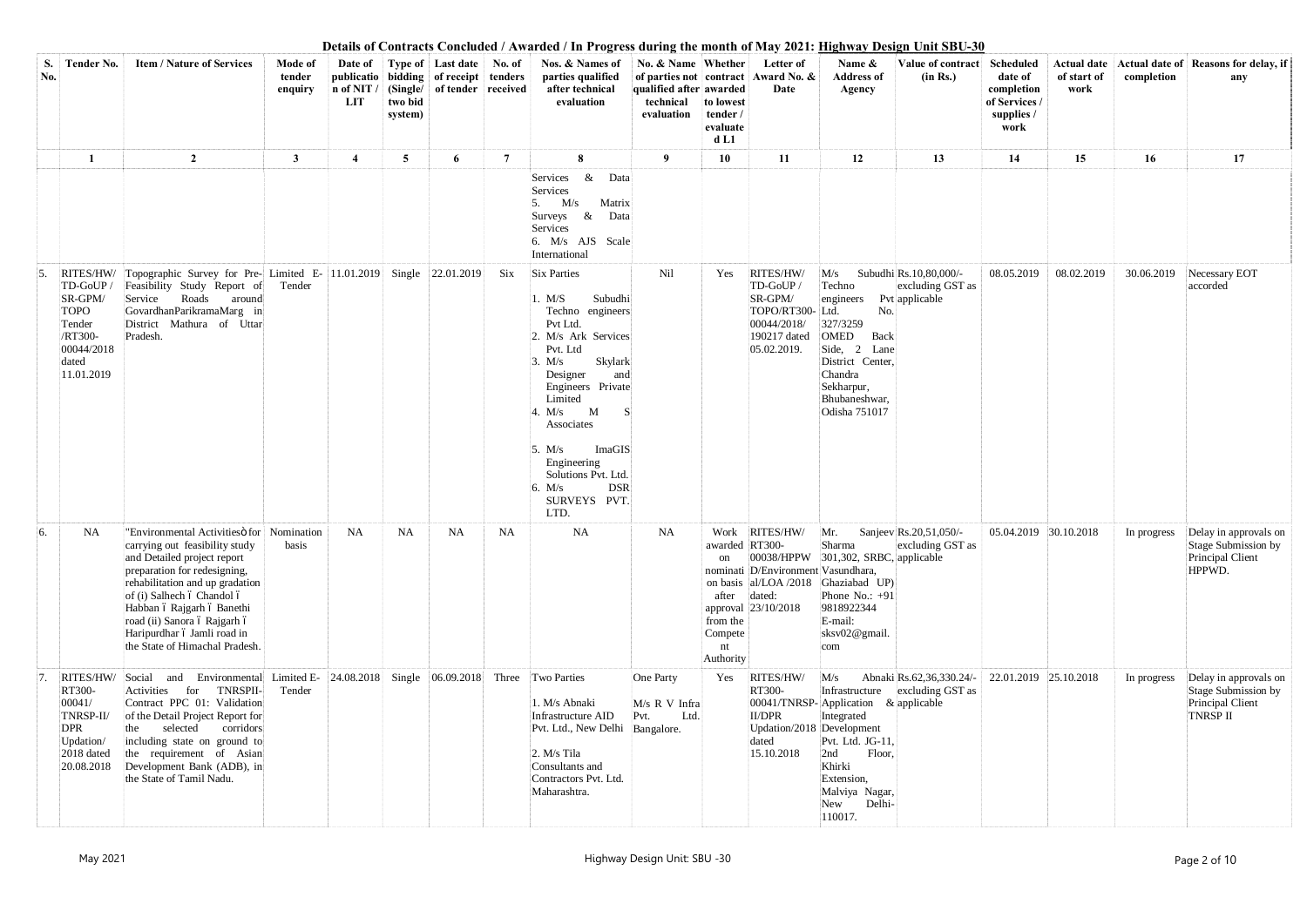| S.<br>No.    | <b>Tender No.</b>                                              | <b>Item / Nature of Services</b>                                                                                                                                                                                                                                                                                                                                                                          | Mode of<br>tender<br>enquiry | Date of<br>n of NIT<br><b>LIT</b> | two bid<br>system) | Type of Last date No. of<br>publicatio bidding of receipt tenders<br>(Single/ of tender received) |                | Nos. & Names of<br>parties qualified<br>after technical<br>evaluation                                                                                                                                                                                                                                                                                         | No. & Name Whether<br>qualified after awarded<br>technical<br>evaluation | to lowest<br>tender/<br>evaluate<br>d <sub>L1</sub> | Letter of<br>of parties not contract Award No. &<br>Date                              | Name &<br><b>Address of</b><br>Agency                                                                                               | Value of contract<br>(in Rs.)                            | Scheduled<br>date of<br>completion<br>of Services /<br>supplies /<br>work | of start of<br>work | completion  | Actual date   Actual date of   Reasons for delay, if<br>any                                                                                                                                                                                  |
|--------------|----------------------------------------------------------------|-----------------------------------------------------------------------------------------------------------------------------------------------------------------------------------------------------------------------------------------------------------------------------------------------------------------------------------------------------------------------------------------------------------|------------------------------|-----------------------------------|--------------------|---------------------------------------------------------------------------------------------------|----------------|---------------------------------------------------------------------------------------------------------------------------------------------------------------------------------------------------------------------------------------------------------------------------------------------------------------------------------------------------------------|--------------------------------------------------------------------------|-----------------------------------------------------|---------------------------------------------------------------------------------------|-------------------------------------------------------------------------------------------------------------------------------------|----------------------------------------------------------|---------------------------------------------------------------------------|---------------------|-------------|----------------------------------------------------------------------------------------------------------------------------------------------------------------------------------------------------------------------------------------------|
|              |                                                                | $\overline{2}$                                                                                                                                                                                                                                                                                                                                                                                            | 3                            |                                   | 5                  | 6                                                                                                 | $\overline{7}$ | 8                                                                                                                                                                                                                                                                                                                                                             | 9                                                                        | 10                                                  | 11                                                                                    | 12                                                                                                                                  | 13                                                       | 14                                                                        | 15                  | 16          | 17                                                                                                                                                                                                                                           |
| 8.           | RITES /<br>HW/<br>GUYANA/<br>EB-EC<br><b>LINK</b><br>/2018/01  | Services<br>Consultancy<br>Environmental<br>Impact<br>(EIA)<br>and<br>Assessment<br>Management<br>Environmental<br>Plan (EMP), Social Impact<br>(SIA)<br>Assessment<br>and<br>Rehabilitation Plan (RAP);<br>Land Acquisition and Utility<br>Relocation<br>Plan<br>for<br>preparation of DPR for<br>Construction of East Bank-<br>East Coast Road Linkage<br>(Diamond to Ogle)<br>in<br>Georgetown, Guyana | for Quotation                | 13.08.2018 Single                 |                    | 20.08.2018                                                                                        | Four           | <b>Three Parties</b><br>1. M/s Costal<br>Dynamic Limited,<br>Trinidad and Tobago; Solutions,<br>2. M/s Environmental Guyana<br>Solutions, Guyana<br>3. M/s Triple C<br>Consultancy, Guyana                                                                                                                                                                    | One Party<br>M/s<br>Environmental                                        | Yes                                                 | Guyana / EC- Consultancy<br>EB Link/<br>RT30000039 / Cirtchlow<br>dated<br>04.09.2018 | RITES/HW/ M/s Triple CUSD<br>2018 / 180902 Labour College<br>Compound<br>Wolford<br>Avenue<br>Thomas Lands.<br>Georgetown<br>Guyana | \$48500.00                                               | 04.02.2019                                                                | 04.09.2018          | In Progress | Delay by Client<br>(Ministry of Public<br>Infrastructure) and<br>Environment<br>Protection Agency,<br>Government of<br>Guyana in issue of<br>Terms of Reference<br>for conducting ESIA<br>and approval of<br>submitted Final ESIA<br>Report. |
| 9.           | RITES/HW/<br>RT300-<br>00038<br>/HPPWD/<br>dated<br>25.07.2018 | "Traffic Survey" for carrying Quotation<br>out feasibility study and<br>Detailed<br>project<br>report<br>preparation for redesigning,<br>Traffic/ 2017 rehabilitation and up gradation<br>of (i) Salhech ó Chandol ó<br>Habban ó Rajgarh ó Banethi<br>road (ii) Sanora ó Rajgarh ó<br>Haripurdhar ó Jamli road in<br>the State of Himachal Pradesh.                                                       |                              | 25.07.2018                        |                    | Single 02.08.2018                                                                                 | Six            | <b>Six Parties</b><br>1.M/s TPA<br>Engineering<br>Consultancy (I) Pvt.<br>Ltd.<br>2.M/s Futuristic<br><b>Engineers and Traffic</b><br>Surveyors<br>3. M/s Highway<br>Engineering<br>Magnitude<br>Consortium<br>4. Sharp Eye Traffic<br>Services & Data<br>Services<br>5. M/s Medulla Soft<br>Technologies Pvt.<br>6. $M/s$ AJS<br>Ltd.<br>Scale International | Nil                                                                      | Yes                                                 | RITES/HW/<br>RT300-00038/ Soft<br>HPPWD/<br>Traffic/LOA/<br>2018 dated<br>11.09.2018  | M/s<br>Technologies<br>Pvt. Ltd., 48/10,<br>Okhla Industrial<br>Area, Phase-II,<br>New<br>Delhi-<br>110020.                         | Medulla Rs.9,37,260/-<br>excluding GST as<br>applicable  | 13.10.2018 14.09.2018                                                     |                     | 04.12.2018  | Necessary EOT<br>accorded.                                                                                                                                                                                                                   |
| 10.          | /PB/2018<br>dated<br>06.07.2018                                | RITES/HWD Traffic Survey for preparation e-Quotation 11.07.2018 Single<br>/NHAI/RT30 of Detailed Project Report for<br>Development of Economic<br>00035/Traffic Corridor, Inter Corridor and<br>Feeder Routes to improve the<br>efficiency<br><sub>of</sub><br>Freight<br>Movement in India (LOT-<br>2/Punjab/Package-3) in the<br>State of Punjab & Haryana.                                             |                              |                                   |                    | 25.07.2018                                                                                        | Three          | Three Parties<br>1. Sharp Eye Traffic<br>Services & Data<br>Services<br>2. M/s Medulla Soft<br>Technologies Pvt.<br>Ltd.<br>3. TPA Engineering<br>Consultancy (I) Pvt.<br>Ltd.                                                                                                                                                                                | Nil                                                                      | Yes                                                 | RITES/HW/<br>RT300-<br>00035/NHAI/<br>Traffic/LOA<br>$/2018$ dated<br>20.08.2018      | M/s<br>Soft<br>Technologies<br>Pvt. Ltd.,<br>48/10,<br>Okhla<br>Industrial Area,<br>Phase-II,<br>New<br>Delhi-<br>110020.           | Medulla Rs.20,42,900/-<br>excluding GST as<br>applicable | 14.10.2018                                                                | 30.08.2018          | 10.12.2018  | Necessary EOT<br>accorded                                                                                                                                                                                                                    |
| $ 11\rangle$ | RT300-<br>/DPR/Gt<br>work/2017/0 and                           | RITES/HW/ Geo-Technical and Material Limited E- 29.06.2018 Single<br>Investigations for structures<br>00036/NHAI (Bridges/ROBs/Interchanges/<br>Overpasses/Underpasses etc.<br>Investigations<br>for                                                                                                                                                                                                      | Tender                       |                                   |                    | 10.07.2018                                                                                        | Eight          | <b>Eight Parties</b><br>1. M/s CEG Test<br>House and Research<br>Center                                                                                                                                                                                                                                                                                       | Nil                                                                      | Yes                                                 | RITES/HW/<br>RT300-<br>00036/NHAI/<br>DPR/GT<br>works/2017/02 &                       | M/s<br>Engineers<br>Associated Pvt. applicable<br>Ltd.                                                                              | Shivom Rs.41,49,000/-<br>excluding GST as                | 28.01.2019                                                                | 11.10.2018          | 16.09.2020  | EOT accorded in<br>February 2021. Final<br>payment released to<br>agency on 24.5.2021.<br>Process of BG release                                                                                                                              |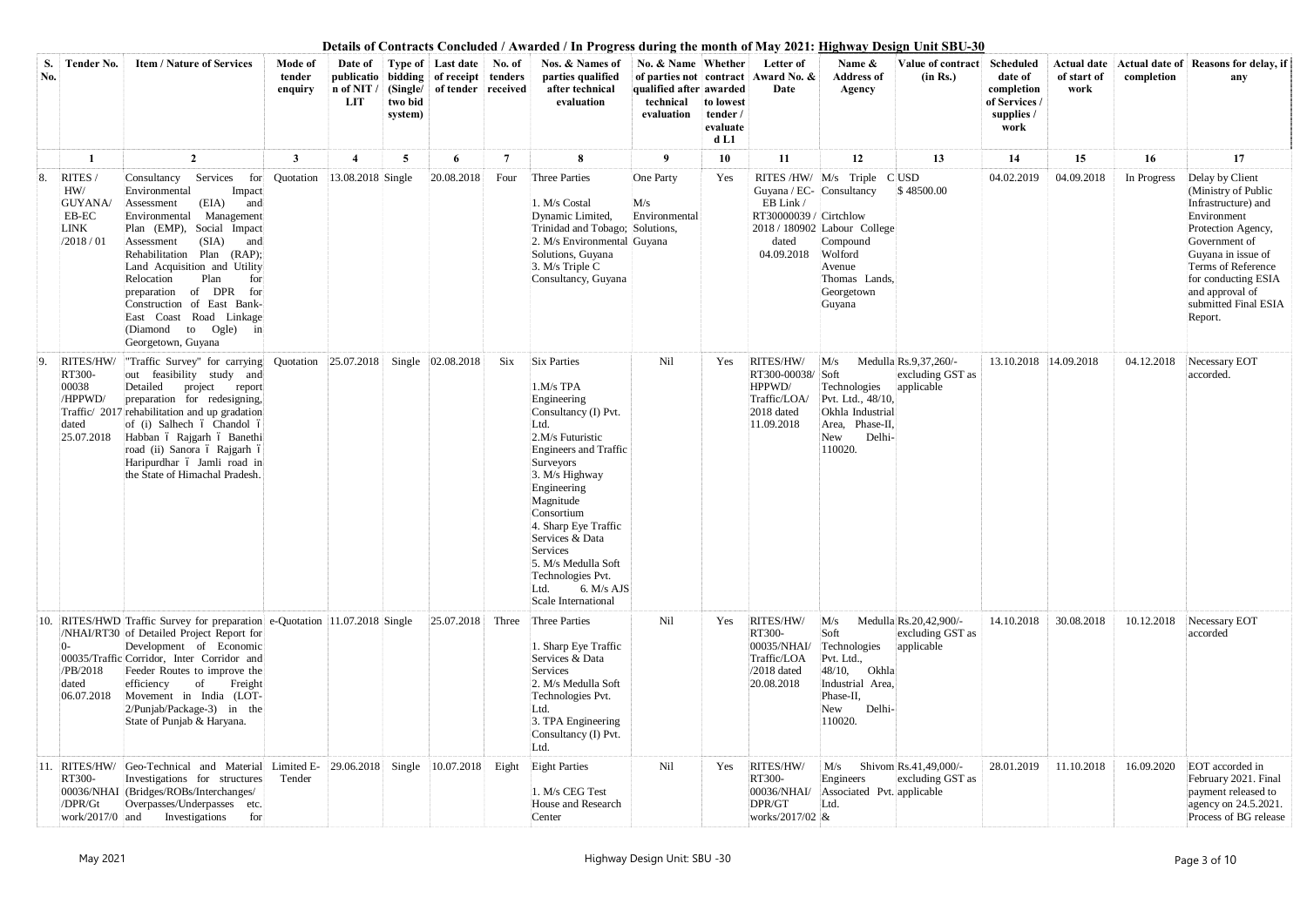| S.<br>No. | Tender No.                                                               | <b>Item / Nature of Services</b>                                                                                                                                                                                                                                                                                                                                                                                                                                                  | Mode of<br>tender<br>enquiry | n of NIT/<br>LIT        | two bid<br>system) | Date of Type of Last date No. of<br>publicatio   bidding   of receipt   tenders<br>(Single/ of tender received) |       | Nos. & Names of<br>parties qualified<br>after technical<br>evaluation                                                                                                                                                                                                                                                                                                                                                         | No. & Name Whether<br>qualified after awarded<br>technical<br>evaluation | to lowest<br>tender/<br>evaluate<br>d <sub>L1</sub> | Letter of<br>of parties not contract Award No. &<br>Date               | Name $\&$<br><b>Address of</b><br>Agency                                                                                                                                                          | Value of contract<br>(in Rs.)                                     | <b>Scheduled</b><br>date of<br>completion<br>of Services /<br>supplies /<br>work | of start of<br>work | completion  | Actual date   Actual date of   Reasons for delay, if<br>any                             |
|-----------|--------------------------------------------------------------------------|-----------------------------------------------------------------------------------------------------------------------------------------------------------------------------------------------------------------------------------------------------------------------------------------------------------------------------------------------------------------------------------------------------------------------------------------------------------------------------------|------------------------------|-------------------------|--------------------|-----------------------------------------------------------------------------------------------------------------|-------|-------------------------------------------------------------------------------------------------------------------------------------------------------------------------------------------------------------------------------------------------------------------------------------------------------------------------------------------------------------------------------------------------------------------------------|--------------------------------------------------------------------------|-----------------------------------------------------|------------------------------------------------------------------------|---------------------------------------------------------------------------------------------------------------------------------------------------------------------------------------------------|-------------------------------------------------------------------|----------------------------------------------------------------------------------|---------------------|-------------|-----------------------------------------------------------------------------------------|
|           |                                                                          | $\overline{2}$                                                                                                                                                                                                                                                                                                                                                                                                                                                                    | 3                            | $\overline{\mathbf{4}}$ | 5                  | 6                                                                                                               | 7     | 8                                                                                                                                                                                                                                                                                                                                                                                                                             | 9                                                                        | 10                                                  | 11                                                                     | 12                                                                                                                                                                                                | 13                                                                | 14                                                                               | 15                  | 16          | 17                                                                                      |
|           | 2 dated<br>29.06.2018<br>(2nd call)                                      | Materials for<br>Construction<br>services<br>Consultancy<br>for<br>preparation of Detailed Project<br>Report for Development of<br>Economic Corridor, Inter<br>Corridor and Feeder Routes to<br>improve the efficiency of<br>Freight Movement in India<br>(LOT-2/Haryana/Package-1)                                                                                                                                                                                               |                              |                         |                    |                                                                                                                 |       | Pvt. Ltd, Jaipur<br>2. M/s Xplorer<br><b>Consultancy Services</b><br>Pvt.<br>Limited,<br>Gurugram<br>3. M/s M K Soil<br>Testing Laboratory,<br>Ahmedabad<br>4. M/s. Cengrs<br>Geotechnica Private<br>Limited<br>5. M/s Shivom<br><b>Engineers Associated</b><br>Pvt. Ltd.<br>6. M/s Techpro<br>Engineers Pvt.<br>Limited<br>7. M/s Sai<br>Geotechnical<br>Engineers Pvt.<br>Limited<br>8. M/s Indian<br>Geotechnical Services |                                                                          |                                                     | dated<br>07.09.2018                                                    | 57,<br>Kundi.<br>Opposite GHS-<br>8A, Sector-20,<br>Panchkula<br>(Haryana).                                                                                                                       |                                                                   |                                                                                  |                     |             | under process.                                                                          |
|           | 12. RITES/HWD EIA/EMP<br>SIA-<br>12.06.2018                              | and SIA/RAP e-Quotation 13.06.2018 Single 20.06.2018<br>/NHAI/RT30 Studies including Preparation<br>of Land Plan Schedules (LPS)<br>00011/EIA- for consultancy services for<br>project management including<br>LPS/WB/201 preparation of feasibility study<br>dated / Detailed Project Report of<br>selected road stretches<br>corridors for Two/Four laning<br>with paved shoulder with NH<br>Configuration under Bharat<br>Mala Project (BM-13) in the<br>state of West Bengal. |                              |                         |                    |                                                                                                                 | Three | Three Parties<br>1. Tila Consultants<br>and Contractors Pvt.<br>2.<br>Ltd.<br>Abanaki<br>M/s<br>AID<br>Infrastructure<br>Ltd.<br>Pvt.<br>3. M/S RV Infra<br>Solutions                                                                                                                                                                                                                                                         | Nil                                                                      | Yes                                                 | RITES/HW/<br>00011/EIA-<br>SIA-<br>LPS/LOA/<br>2018<br>20.08.2018      | M/s<br>Contractors Pvt. applicable<br>Ltd.<br>$A-201,$<br>Ram<br>dated Rahim<br>Tower,<br>Samta<br>Nagar,<br>Dena<br>Near<br>Bank,<br>Road<br>Vasai<br>West,<br>Thane,<br>Maharashtra-<br>401202. | Tila Rs.40,99,974/-<br>NHAI/RT300- Consultants & excluding GST as | 27.01.2019 30.08.2018                                                            |                     | In Progress | Delay in<br>approvals/Clearances<br>on Stage Submission<br>by Principal Client<br>NHAI. |
| 13.       | <b>RITES/HW/</b><br>HPPWD/<br>RT300-<br>00038/<br>SIA&LAP/<br>04.06.2018 | "Social Impact Assessment<br>and Resettlement Action Plan<br>including Land Acquisition<br>Plan and Clearancesö for<br>preparation of feasibility study<br>2017 dated and Detailed project report for<br>redesigning, rehabilitation and<br>up gradation to 2-lane/2-lane<br>with paved shoulder or its<br>strengthening of (i) Salhech ó<br>Chandol óHabban ó Rajgarh ó<br>Baddu sahib -Bagthan<br>Banethi road (ii) Sanora ó                                                    | Open e-<br>Tender            | 06.06.2018              |                    | Single 21.06.2018                                                                                               | Two   | One Party<br>M/s TILA<br>Consultants &<br>Contractors Pvt. Ltd.                                                                                                                                                                                                                                                                                                                                                               | One Party<br>M/s<br>Environmental<br>Technical<br>Service Pvt.<br>Ltd.   | <b>YES</b>                                          | RITES/HW/<br>RT300-00038/<br>HPPWD/<br>LOA/2018<br>Dated<br>28.09.2018 | M/s<br>Contractors Pvt. applicable<br>Ltd.<br>$A-201,$<br>Ram<br>Rahim<br>Tower,<br>Nagar,<br>Samta<br>Near<br>Dena<br>Bank,<br>Vasai<br>Road<br>Thane,<br>West,<br>Maharashtra-<br>401202.       | Tila Rs.40,07,993/-<br>Consultants & excluding GST as             | 08.04.2019 08.10.2018                                                            |                     | In progress | Delay in approvals on<br>Stage Submission by<br>Principal Client<br>HPPWD.              |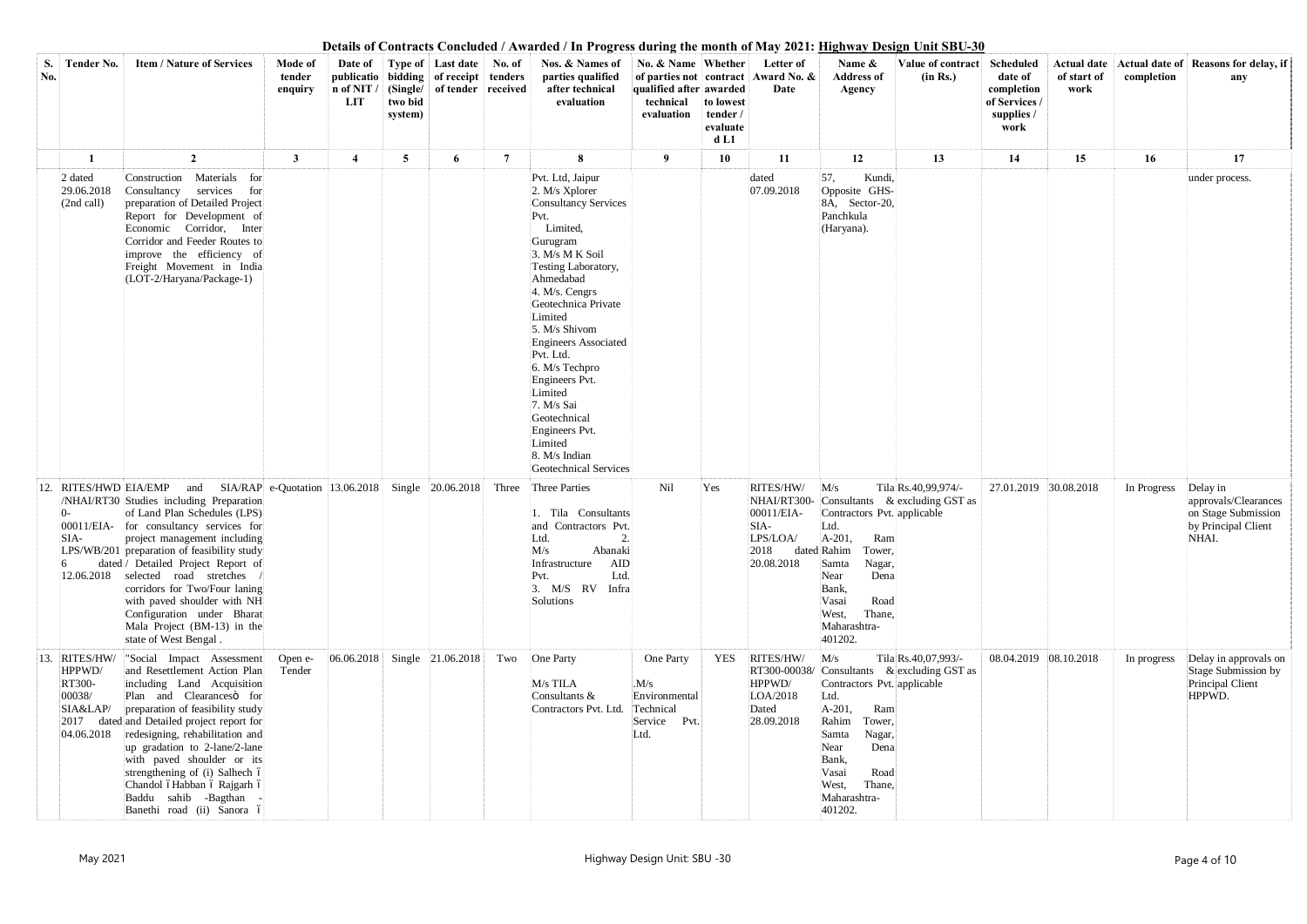| S.<br>No. | <b>Tender No.</b>                                                               | <b>Item / Nature of Services</b>                                                                                                                                                                                                                                                                                                                                                                                                                                                                                                                                                                                                                                                                               | Mode of<br>tender<br>enquiry | Date of<br>n of NIT<br>LIT | two bid<br>system) | Type of Last date<br>publicatio   bidding   of receipt   tenders<br>(Single/ of tender received) | No. of         | Nos. & Names of<br>parties qualified<br>after technical<br>evaluation                                                                                          | No. & Name Whether<br>qualified after awarded<br>technical<br>evaluation | to lowest<br>tender /<br>evaluate<br>d <sub>L1</sub> | Letter of<br>of parties not contract Award No. &<br>Date        | $\mathbf{m}_{\mathbf{S}}$ $\mathbf{m}_{\mathbf{N}}$ $\mathbf{v}_{\mathbf{S}}$ $\mathbf{v}_{\mathbf{S}}$ $\mathbf{m}_{\mathbf{S}}$ $\mathbf{m}_{\mathbf{N}}$ $\mathbf{v}_{\mathbf{S}}$<br>Name &<br><b>Address of</b><br>Agency | Value of contract<br>(in Rs.) | Scheduled<br>date of<br>completion<br>of Services /<br>supplies /<br>work | <b>Actual date</b><br>of start of<br>work | completion  | Actual date of Reasons for delay, if<br>any                                            |
|-----------|---------------------------------------------------------------------------------|----------------------------------------------------------------------------------------------------------------------------------------------------------------------------------------------------------------------------------------------------------------------------------------------------------------------------------------------------------------------------------------------------------------------------------------------------------------------------------------------------------------------------------------------------------------------------------------------------------------------------------------------------------------------------------------------------------------|------------------------------|----------------------------|--------------------|--------------------------------------------------------------------------------------------------|----------------|----------------------------------------------------------------------------------------------------------------------------------------------------------------|--------------------------------------------------------------------------|------------------------------------------------------|-----------------------------------------------------------------|--------------------------------------------------------------------------------------------------------------------------------------------------------------------------------------------------------------------------------|-------------------------------|---------------------------------------------------------------------------|-------------------------------------------|-------------|----------------------------------------------------------------------------------------|
|           |                                                                                 | $\overline{2}$<br>óNohradhar<br>Rajgarh<br>Haripurdhar ó Rohnahat<br>Jamli road in the State of                                                                                                                                                                                                                                                                                                                                                                                                                                                                                                                                                                                                                | 3                            | $\overline{\mathcal{A}}$   | 5                  | 6                                                                                                | $\overline{7}$ | 8                                                                                                                                                              | 9                                                                        | 10                                                   | 11                                                              | 12                                                                                                                                                                                                                             | 13                            | 14                                                                        | 15                                        | 16          | 17                                                                                     |
| 14.       | <b>NA</b>                                                                       | Himachal Pradesh.<br>Detailed topographic survey<br>by using mobile Lidar (Light<br>Detection and Ranging) or<br>equivalent technology coupled<br>with conventional methods<br>along existing route, bypasses<br>and realignments, preparation<br>of strip plan, detailed<br>underground utility and<br>detailed digitisation of<br>cadastral mapping and land<br>acquisition details for<br>consultancy services for<br>preparation of Detailed<br>Project Report for<br>Development of Economic<br>Corridor, Inter Corridor and<br>Feeder Routes to improve the<br>efficiency of Freight<br>Movement in India (LOT-<br>2/Punjab/Package-3), tentative<br>length 157 km; in the State of<br>Punjab & Haryana. | Pre-bid<br>association       | NA                         | <b>NA</b>          | <b>NA</b>                                                                                        | NA.            | Bidding to<br>Project<br>done<br>in<br>Client<br>association<br>after<br>οf<br>approval<br>Competent Authority.                                                | <b>NA</b>                                                                | NA                                                   | RITES/HW<br>00035/<br>MATRIX/2018 Floor,<br>dated<br>21.05.2018 | M/s Matrix Geo Rs.1,01,99,500/-<br>/NHAI/RT300-Solution Pvt. excluding GST as<br>Ltd. A1/87, 3rd applicable<br>Sewak<br>Uttam<br>Park,<br>New<br>Nagar,<br>Delhi-110059.                                                       |                               | 15.04.2019 21.05.2018                                                     |                                           | In progress | Delay in approvals on<br>Stage Submission by<br>Principal<br>Client<br>NHAI.           |
|           | 15. RITES/HW/<br>HPPWD/<br>RT300038/<br>TOPO/2017 report<br>dated<br>19.04.2018 | "Topographic Survey" for Open E-<br>preparation of Feasibility<br>study and Detailed project<br>for<br>redesigning,<br>rehabilitation and up gradation<br>to 2-lane/2-lane with paved<br>shoulder or its strengthening<br>for (i) Salhech-Chandol-<br>Habban-Rajgarh-Banethi road<br>Sanora-<br>Rajgarh-<br>(ii)<br>Haripurdhar- Jamli road in the<br>State of Himachal Pradesh                                                                                                                                                                                                                                                                                                                                | Tender                       |                            |                    | $ 19.04.2018 $ Single $ 01.05.2018 $                                                             | Two            | Two Parties<br>1. M/s BPC<br>Consultant India Pvt.<br>Ltd, Kolkata<br>2. M/s Matrix Go<br>solutions Pvt. Ltd,<br>Delhi                                         | Nil                                                                      | Yes                                                  | RITES/HW/<br>/HPPWD/<br>Topo/2018/1<br>dated<br>14.06.2018      | M/s Matrix Geo Rs.1,06,17,200/-<br>RT300-00038 Solution Pvt. excluding GST as<br>Ltd. A1/87, 3rd applicable<br>Floor, Dwarka<br>More,<br>New<br>Delhi- 110059.                                                                 |                               | 30.11.2018                                                                | 24.06.2018                                |             | In progress Delay in approvals on<br>Stage Submission by<br>Principal Client<br>HPPWD. |
|           | NHAI/DPR/ Project<br>RT300-                                                     | 16. RITES/HW/ Traffic Surveys for Detailed<br>for<br>Report<br>development of Economic<br>00036/Traffic Corridors, Inter Corridors,<br>Feeder Routes to improve the<br>efficiency of freight movement<br>in India under Bharatmala<br>Pariyojna<br>[Lot-2/Haryana/Package-1]                                                                                                                                                                                                                                                                                                                                                                                                                                   | Limited<br>Tender            | 18.12.2017                 |                    | Single 05.01.2018                                                                                | Three          | Three Parties<br>1. AJS Scale<br>International<br>2. Highway<br>Engineering<br>Magnitude<br>Consortium<br>3. Futuristics<br>Engineers and Traffic<br>Surveyors | Nil                                                                      | Yes                                                  | RITES/HW<br>2017<br>29.01.2018                                  | M/s AJS Scale Rs.45,00,005/-<br>/NHAI/RT300- International excluding GST as<br>00036/ Traffic/ 417-418, Kirti applicable<br>dated Shikhar, Distt<br>Centre,<br>Janakpuri, New<br>Delhi-110058                                  |                               | 20.03.2018                                                                | 05.02.2018                                | 24.12.2018  | Delay in Approvals<br>from Principal Client<br>(NHAI)                                  |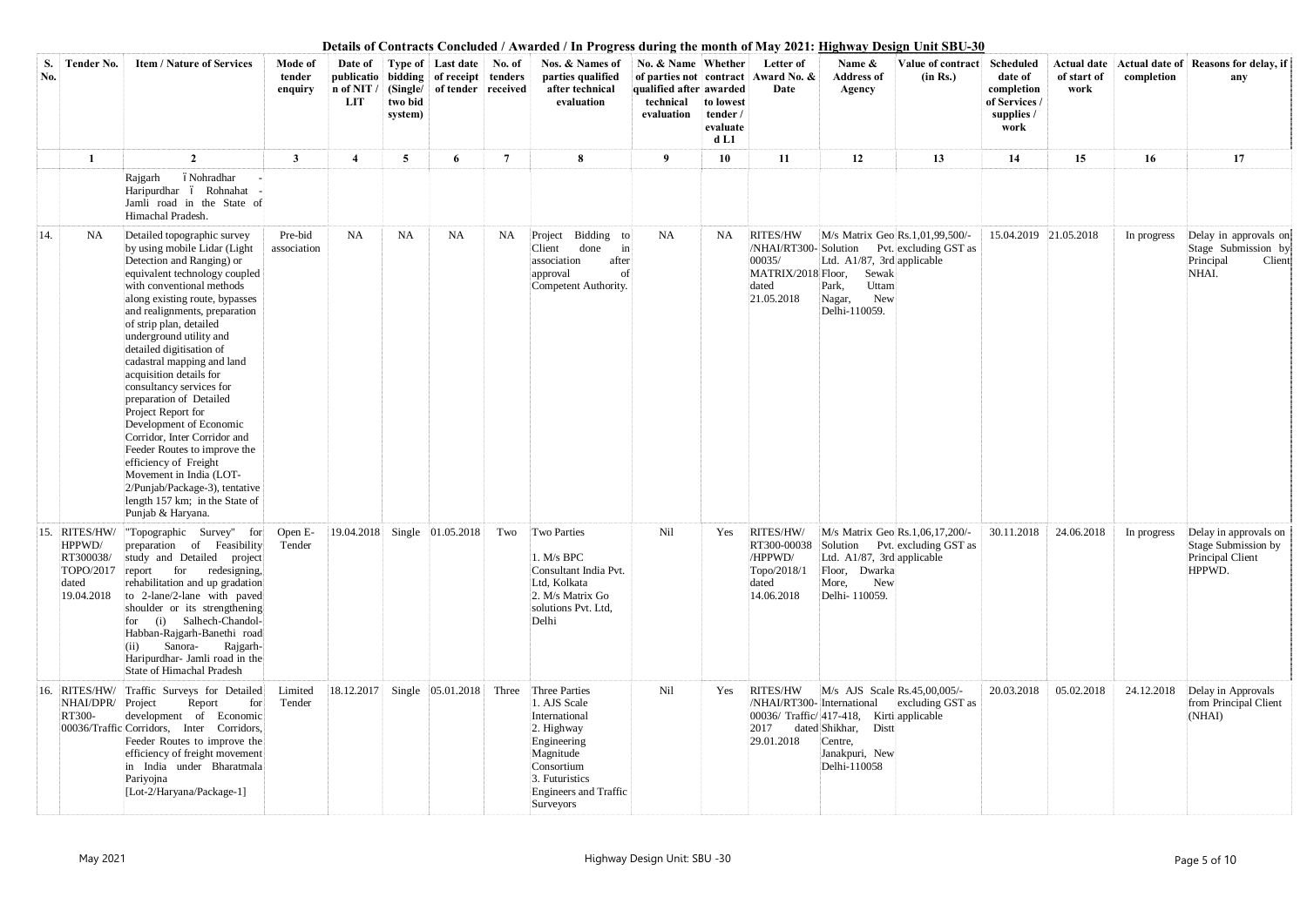| S.<br>No. | <b>Tender No.</b>      | <b>Item / Nature of Services</b>                                                                                                                                                                                                                                                                                                                                                                                          | Mode of<br>tender<br>enquiry | Date of<br>n of NIT /<br>LIT | two bid<br>system) | <b>Type of Last date No. of</b><br>publicatio   bidding   of receipt   tenders<br>(Single/ of tender received |       | Nos. & Names of<br>parties qualified<br>after technical<br>evaluation                                                                                              | No. & Name Whether<br>qualified after awarded<br>technical<br>evaluation                                                              | to lowest<br>tender/<br>evaluate<br>d <sub>L1</sub> | Letter of<br>of parties not contract Award No. &<br>Date                           | Name $\&$<br>Value of contract<br>(in Rs.)<br><b>Address of</b><br>Agency                                                                                                                                          | <b>Scheduled</b><br>date of<br>completion<br>of Services /<br>supplies /<br>work                                     | of start of<br>work | completion  | Actual date   Actual date of   Reasons for delay, if<br>any                                |
|-----------|------------------------|---------------------------------------------------------------------------------------------------------------------------------------------------------------------------------------------------------------------------------------------------------------------------------------------------------------------------------------------------------------------------------------------------------------------------|------------------------------|------------------------------|--------------------|---------------------------------------------------------------------------------------------------------------|-------|--------------------------------------------------------------------------------------------------------------------------------------------------------------------|---------------------------------------------------------------------------------------------------------------------------------------|-----------------------------------------------------|------------------------------------------------------------------------------------|--------------------------------------------------------------------------------------------------------------------------------------------------------------------------------------------------------------------|----------------------------------------------------------------------------------------------------------------------|---------------------|-------------|--------------------------------------------------------------------------------------------|
|           |                        | $\overline{2}$                                                                                                                                                                                                                                                                                                                                                                                                            | 3                            |                              | $5\overline{ }$    | 6                                                                                                             | 7     | 8                                                                                                                                                                  | 9                                                                                                                                     | 10                                                  | 11                                                                                 | 12<br>13                                                                                                                                                                                                           | 14                                                                                                                   | 15                  | 16          | 17                                                                                         |
| 17.       | <b>NA</b>              | Topographic Survey using<br>LiDAR, Utility Mapping using Association<br>Ground Penetrating Radar<br>(GPR) and Digitization of<br>Cadastral<br>Maps<br>for<br>Consultancy<br>Services<br>for<br>preparation of DPR for<br>development of Economic<br>Corridors, Inter Corridors,<br>Feeder Routes to improve the<br>efficiency of freight movement<br>in India under Bharatmala<br>Pariyojana<br>[Lot-2/Haryana/Package-1] | Pre bid                      | <b>NA</b>                    | <b>NA</b>          | <b>NA</b>                                                                                                     | NA    | Project bidding to<br>Client (NHAI) done<br>in association after<br>approval of<br>Competent Authority.                                                            | Nil                                                                                                                                   | Yes                                                 | <b>RITES/HW</b><br>2017<br>12.12.2017                                              | M/s Matrix Geo Rs.2,99,22,500/-<br>/NHAI/RT300- Solution Pvt. excluding GST as<br>00036/ Matrix/Ltd., 47, Sector-applicable<br>dated 13, Pocket B,<br>Phase-2,<br>Dwarka,<br><b>New</b><br>Delhi- 110078,<br>India | 12.07.2018                                                                                                           | 12.12.2017          | In progress | Delay in approvals<br>from Principal Client<br>(NHAI)                                      |
| 18.       | /Guyana /<br>/ 2018/03 | RITES / HW Topographic<br>Survey,<br>Geotechnical and Material<br>EC-EB link / Investigations for East Coast-<br>RT 30000039 East Bank Linkage Project,<br>Georgetown, Guyana                                                                                                                                                                                                                                             | Quotation                    | 09.08.2017 Single            |                    | 15.08.2017                                                                                                    | Four  | <b>Three Parties</b><br>1. M/s C.B. &<br>Associates Inc.<br>2. M/s Demerara<br>Engg PLLC<br>3. M/s<br>SRKN'gineering&<br>Associates Ltd.                           | One Party<br>M/s Caribbean<br>Engineering $\&$<br>Management<br>Consultants<br>Inc.                                                   | Yes                                                 | Guyana / EC- Engineering.<br>EB link / RT PLCC,<br>30000039/                       | RITES /HW/ M/s Demerara USD<br>\$2,83,700.31<br>"The<br>Silks<br>2018 / 03 dated Building" Suite<br>18.04.2018 231, 37-24 24th<br>Street, Long<br>Island<br>City,<br>York<br>New<br>11101                          | For<br>Topographic<br>survey:<br>08.07.2018<br>For Geo<br>Technical &<br>Materials<br>Investigations<br>: 03.07.2018 | 02.05.2018          | In Progress | Delay in field surveys<br>due to non-<br>accessibility of project<br>lengths (Swamp area). |
| 19.       | NHAI/BRT(Plan          | RITES/HW/ Topographic Survey and Strip<br>Feasibility<br>for<br>2TR/26)/RT3 Study/Detailed Project Report<br>for Two/ Four Laning of<br>00027/TS&S following road stretches for<br>P/2016 dated NH Connectivity to Backward<br>19.06.2017   Areas/Religious/Tourist Places<br>under Bharat Mala Project in<br>the State of West Bengal.                                                                                   | Limited<br>Tender            | 19.06.2017                   | Single             | 05.07.2017                                                                                                    | Six   | Three Parties<br>. M/s<br>Pramitee<br>Engineering and 1. $M/s$ DSR<br>Surveys Pvt. Ltd<br>Pioneer<br>2. M/s<br>Surveys<br>3. M/s<br>Subudhi<br>Associates          | Three<br>Parties<br>Survey<br>Pvt. Ltd.<br>2. M/s<br>Highway<br>Engineerin<br>Magnitude<br>Consortium<br>3. M/s<br>Theovel<br>Surveys | Yes                                                 | RITES/HW/<br>NHAI/BRT(2T<br>00027/WB/<br>07-2017                                   | M/s Pioneer<br>Rs.38,63,839.00/-<br>excluding GST as<br>Surveys,<br>R/26)/RT300- Pioneer Tower, applicable<br>Premises No<br>2016 dated 19-20-085 AB109<br>$AA-1$ ,<br>New Town,<br>Kolkata 700156                 | 29.12.2017                                                                                                           | 29.07.2017          | In Progress | Delay in approvals<br>from Principal Client<br>(NHAI)                                      |
| 20.       | dated<br>03.04.2017    | RITES/HWD Detailed Topographic Survey Quotation<br>/GHYPWD/ by photogrammetry technique<br>DPR/RT300- using UAV ('Drone') for<br>00033/2017 Consultancy Services for<br>Construction of 2-Lane flyover<br>at the intersection of Super<br>Market on G.S Road in<br>Guwahati in the state of<br>Assam under Guwahati City<br>Division No.-II                                                                               |                              | NA                           |                    | Single $ 11.04.2017 $                                                                                         | Three | Three Parties<br>1. M/s Matrix Geo<br>Solutions Pvt.<br>Ltd.,<br>M/s Creative<br>$\overline{2}$<br>Web Mobi,<br>M/s Geo Vision<br>3<br>Infotech Private<br>Limited | Nil                                                                                                                                   | Yes                                                 | <b>R/RT300-</b><br>$00033/T$ opo<br>Survey/LOA-<br>MGS/2017<br>dated<br>05.05.2017 | RITES/HWD/ M/s Matrix Geo Rs.3,45,000/-<br>GHYPWD/DP Solutions Pvt. excluding service<br>Ltd., $A-1/87$ , tax as applicable<br>Sewak park, 3rd<br>Floor, Uttam<br>Nagar,<br>New<br>Delhi-110059                    | 27.02.2019                                                                                                           | 08.05.2017          | 25.02.2019  | <b>Activity Completed</b>                                                                  |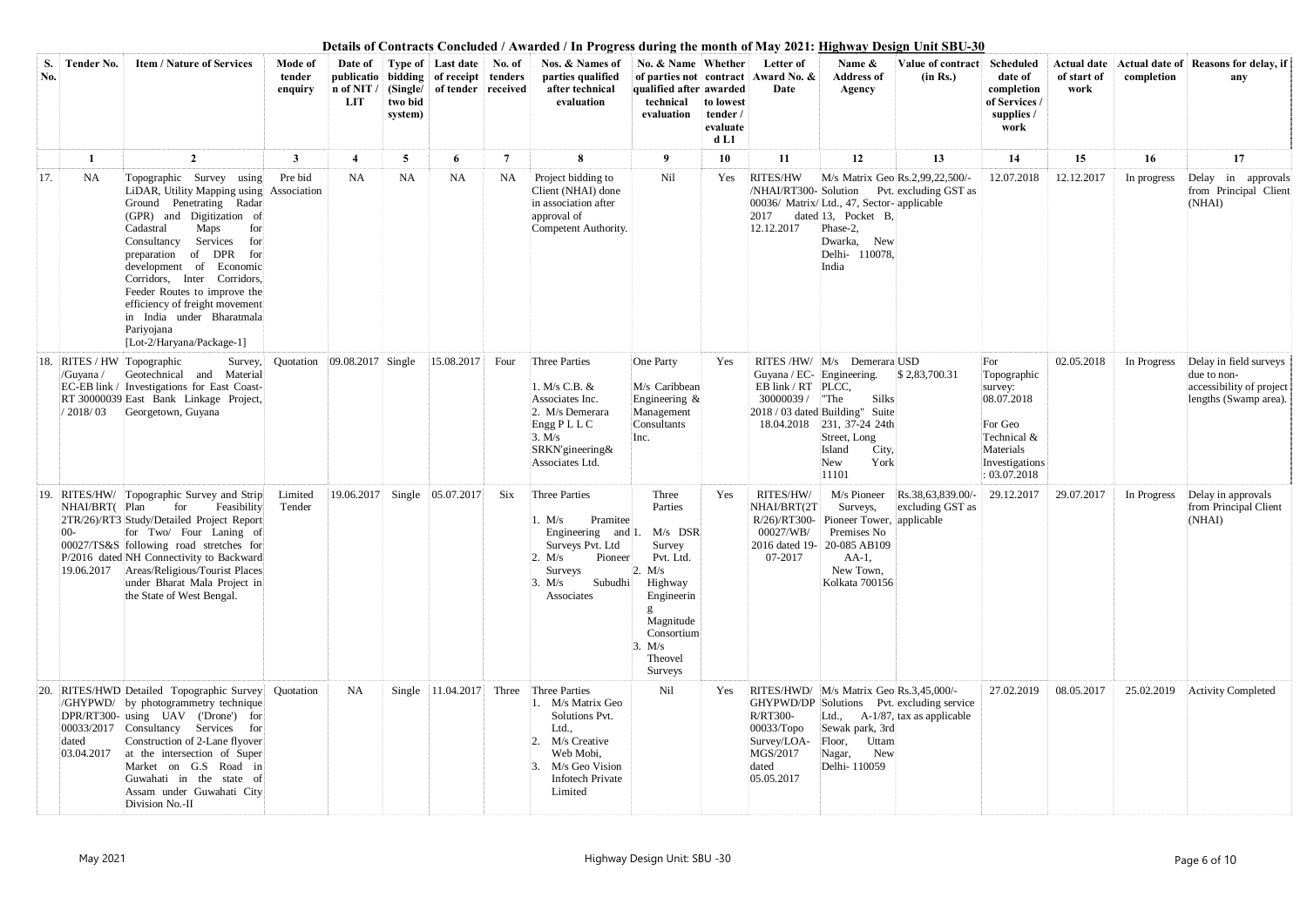| S.<br>No. | <b>Tender No.</b>                                                              | <b>Item / Nature of Services</b>                                                                                                                                                                                                                                                                                                                                                                                                                                                                                                                                                                                                                                                                                                                                                                | Mode of<br>tender<br>enquiry  | Date of<br>n of NIT /<br><b>LIT</b>  | two bid<br>system) | Type of Last date No. of<br>publicatio   bidding   of receipt   tenders<br><b>Single/</b> of tender received |                | Nos. & Names of<br>parties qualified<br>after technical<br>evaluation                                                                                                                | No. & Name Whether<br>qualified after awarded<br>technical<br>evaluation                                                                         | to lowest<br>tender /<br>evaluate<br>d <sub>L1</sub> | Letter of<br>of parties not contract Award No. &<br>Date                              | Name &<br><b>Address of</b><br>Agency                                                                                                                                         | $\mathbf{m}_{\mathbf{S}}$ $\mathbf{m}_{\mathbf{N}}$ $\mathbf{v}_{\mathbf{S}}$ $\mathbf{v}_{\mathbf{S}}$ $\mathbf{m}_{\mathbf{S}}$ $\mathbf{v}_{\mathbf{S}}$ $\mathbf{v}_{\mathbf{S}}$<br>Value of contract<br>(in Rs.) | Scheduled<br>date of<br>completion<br>of Services /<br>supplies /<br>work | of start of<br>work | completion  | Actual date   Actual date of   Reasons for delay, if<br>any                        |
|-----------|--------------------------------------------------------------------------------|-------------------------------------------------------------------------------------------------------------------------------------------------------------------------------------------------------------------------------------------------------------------------------------------------------------------------------------------------------------------------------------------------------------------------------------------------------------------------------------------------------------------------------------------------------------------------------------------------------------------------------------------------------------------------------------------------------------------------------------------------------------------------------------------------|-------------------------------|--------------------------------------|--------------------|--------------------------------------------------------------------------------------------------------------|----------------|--------------------------------------------------------------------------------------------------------------------------------------------------------------------------------------|--------------------------------------------------------------------------------------------------------------------------------------------------|------------------------------------------------------|---------------------------------------------------------------------------------------|-------------------------------------------------------------------------------------------------------------------------------------------------------------------------------|------------------------------------------------------------------------------------------------------------------------------------------------------------------------------------------------------------------------|---------------------------------------------------------------------------|---------------------|-------------|------------------------------------------------------------------------------------|
|           |                                                                                | $\overline{2}$                                                                                                                                                                                                                                                                                                                                                                                                                                                                                                                                                                                                                                                                                                                                                                                  | 3                             | $\boldsymbol{4}$                     | $5\overline{)}$    | 6                                                                                                            | $\overline{7}$ | 8                                                                                                                                                                                    | 9                                                                                                                                                | 10                                                   | 11                                                                                    | 12                                                                                                                                                                            | 13                                                                                                                                                                                                                     | 14                                                                        | 15                  | 16          | 17                                                                                 |
|           | dated<br>03.04.2017                                                            | 21. RITES/HWD Detailed Topographic Survey Quotation<br>/GHYPWD/ by photogrammetry technique<br>DPR/RT300- using UAV ('Drone') for<br>00032/2017 Consultancy Services for<br>Construction of 2-Lane flyover<br>at the intersection of Serabhati<br>on Guwahati Garbhanga Road<br>in Guwahati in the state of<br>Assam under Guwahati City<br>Division No.-I                                                                                                                                                                                                                                                                                                                                                                                                                                      |                               | 03.04.2017                           | Single             | 11.04.2017                                                                                                   | Three          | Three Parties<br>1. M/s Matrix Geo<br>Solutions Pvt.<br>Ltd.,<br>M/s Creative<br>$\overline{2}$<br>Web Mobi,<br>M/s Geo Vision<br>$\mathbf{3}$<br><b>Infotech Private</b><br>Limited | Nil                                                                                                                                              | Yes                                                  | <b>R/RT300-</b><br>$00032/T$ opo<br>Survey/LOA-<br>MGS/2017<br>dated<br>05.05.2017    | RITES/HWD/ M/s Matrix Geo Rs.3,65,000/-<br>Sewak park, 3rd<br>Floor,<br>Uttam<br>Nagar,<br>New<br>Delhi-110059                                                                | GHYPWD/DP Solutions Pvt. excluding service<br>Ltd., $A-1/87$ , tax as applicable                                                                                                                                       | 27.02.2019                                                                | 08.05.2017          | 25.02.2019  | <b>Activity Completed</b>                                                          |
| 22.       | RITES/HW/Environment<br>(2TR/26)<br>RT300-<br>&SIA/2016<br>dated<br>13.02.2017 | NHAI/ BRT Assessment/Environmental<br>Management Plan, Social<br>Assessment/<br>Impact<br>00027/ EIA Resettlement & Rehabilitation<br>Plan<br>Studies<br>including<br>of<br>Land<br>preparation<br>Acquisition Plan & Schedules<br>(LPS) and Project Clearances<br>for Feasibility Study/Detailed<br>Project Report for Two/ Four<br>Laning of following road<br>stretches for NH Connectivity<br>to Backward Areas/Religious<br>/Tourist Places under Bharat<br>Mala Project in the State of<br>West Bengal.                                                                                                                                                                                                                                                                                   | Impact Open Tender 13.02.2017 |                                      |                    | Single $ 27.02.2017 $                                                                                        | Three          | One Party<br>M/s Voyants<br>Solutions Pvt. Ltd.                                                                                                                                      | <b>Two Parties</b><br>1. M/s Tila<br>Consultan<br>ts And<br>Contractor<br>s Private<br>Limited.<br>M/s<br>12<br>Overseas<br>Mintech<br>Consultan | Yes                                                  | RITES/HW/<br>NHAI/<br>BRT(2TR/26)/<br>RT300-<br>00027/WB/<br>2016 dated<br>16.05.2017 | Limited.<br>403 4thFloor,<br>Park Centra,<br>Sector 30,<br>Exit 8 NH - 8,<br>Gurugram,<br>Haryana<br>122001<br>Gurugram India<br>(122001)                                     | M/s Voyants Rs.23,40,135.00/-<br>Solutions Pvt. excluding GST as<br>applicable                                                                                                                                         | 25.05.2018                                                                | 26.05.2017          | In Progress | Delay in approvals<br>from Principal Client<br>(NHAI)<br>Necessary EOT<br>accorded |
| 23.       | RT300-<br>016 dated<br>23.03.2016                                              | RITES/HW/ Inventory & Condition Survey<br>for Roads, Culverts & Bridges e-Tender<br>00011/RBT/2 and Traffic Surveys for<br>Package-I (SH-11A: Omarpur<br>$(NH-34 \text{ Jn.})$ - Lalgola -<br>Bhagwangola - Chunakhali<br>from km 0/000 to km 56/400);<br>and SH-11 (Chunakhali -<br>Domkal<br>Jalangi-<br>$\mathcal{L}^{\mathcal{L}}(\mathcal{L}^{\mathcal{L}})$ and $\mathcal{L}^{\mathcal{L}}(\mathcal{L}^{\mathcal{L}})$<br>Krishnanagar from km 89/972<br>to km $221/955$ ; SH-3<br>(Krishnanagar - Hanskhali-<br>Duttafulia-Helencha- Bongaon<br>from km $0/000$ to km $69/591$ ;<br>and MDR (Bongaon<br>Panchpota - Swarupnagar -<br>Basirghat (Ghojadanga) from<br>km 0/000 to km 61/220) for a<br>total length of 330 km for<br>Consultancy Services for<br>Preparation of Feasibility | Limited                       | $ 23.03.2016 $ Single $ 12.04.2016 $ |                    |                                                                                                              |                | One One Party<br>M/s Xplorer<br><b>Consultancy Services</b><br>Pvt. Ltd. Gurgaon.                                                                                                    | Nil                                                                                                                                              | Yes                                                  | RITES/HW/<br>NHAI/BM-<br>13/RT300-<br>00011/RBT/<br>dated<br>16.05.2016               | M/s<br>Consultancy<br>Services<br>Private.<br>XPCSPL/2016 Limited., Plot-3,<br>Floor,<br>1st<br>Sarhaul<br>(Opposite<br>HIPA), Sector-<br>18, Gurgaon-<br>121001<br>(Haryana) | Xplorer Rs.29,02,950/<br>excluding Service<br>Tax as applicable                                                                                                                                                        | 24.07.2016                                                                | 16.05.2016          |             | 03.10.2016 Necessary EOT<br>accorded.                                              |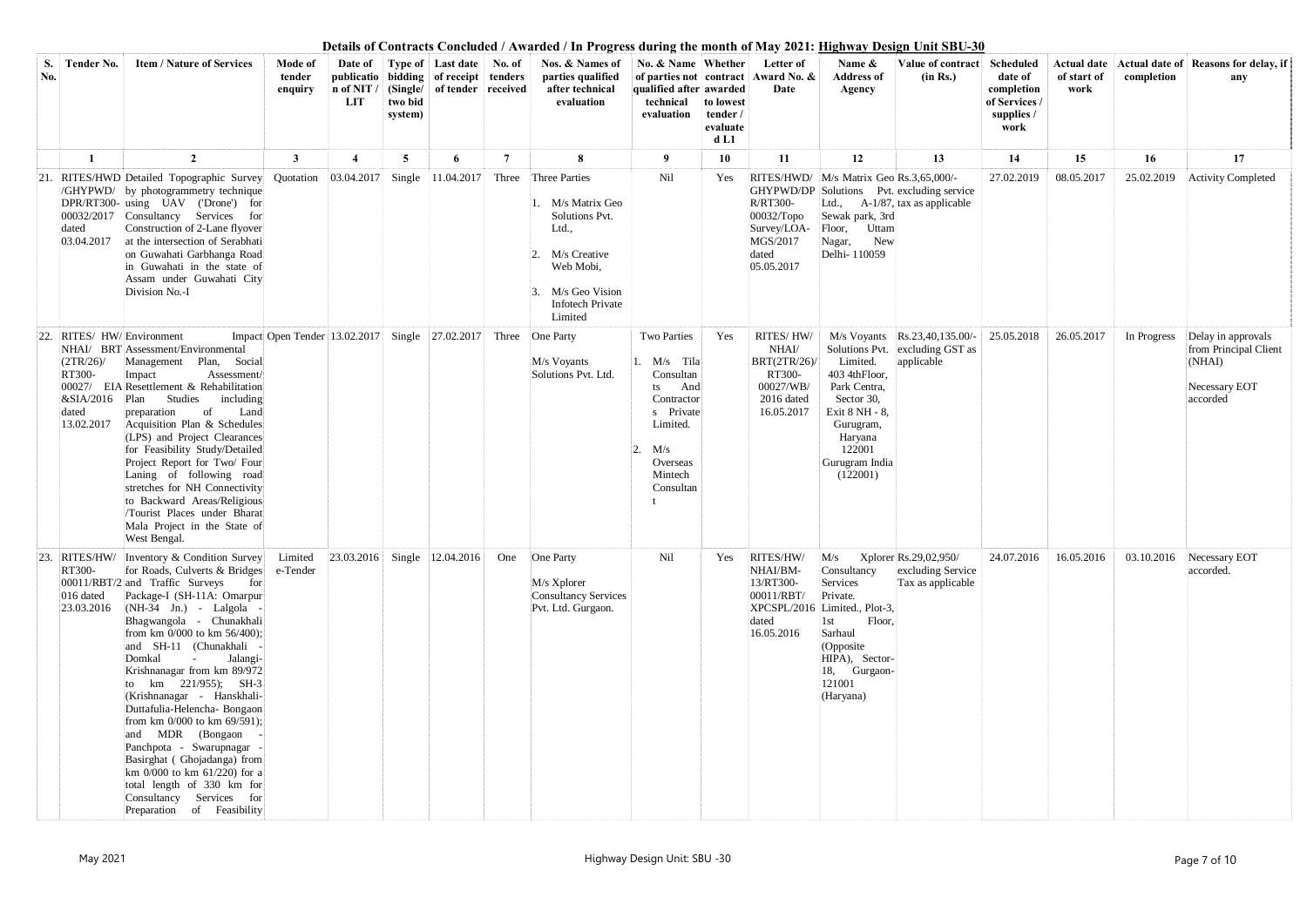| S.<br>No. | <b>Tender No.</b>                                                            | <b>Item / Nature of Services</b>                                                                                                                                                                                                                                                                                                                                                                                                                                                                                                                                                                                                     | Mode of<br>tender<br>enquiry | Date of<br>publicatio<br>n of NIT /<br><b>LIT</b> | two bid<br>system) | Type of Last date No. of<br>  bidding   of receipt   tenders<br><b>Single/</b> of tender received |                 | Nos. & Names of<br>parties qualified<br>after technical<br>evaluation                                                                                                                                   | No. & Name Whether<br>qualified after awarded<br>technical<br>evaluation | to lowest<br>tender /<br>evaluate<br>d <sub>L1</sub> | Letter of<br>of parties not contract Award No. &<br>Date                                    | Name &<br><b>Address of</b><br>Agency                                                                                                                                          | Value of contract<br>(in Rs.)                                                                              | <b>Scheduled</b><br>date of<br>completion<br>of Services /<br>supplies /<br>work | <b>Actual date</b><br>of start of<br>work | completion | Actual date of Reasons for delay, if<br>any                                                                         |
|-----------|------------------------------------------------------------------------------|--------------------------------------------------------------------------------------------------------------------------------------------------------------------------------------------------------------------------------------------------------------------------------------------------------------------------------------------------------------------------------------------------------------------------------------------------------------------------------------------------------------------------------------------------------------------------------------------------------------------------------------|------------------------------|---------------------------------------------------|--------------------|---------------------------------------------------------------------------------------------------|-----------------|---------------------------------------------------------------------------------------------------------------------------------------------------------------------------------------------------------|--------------------------------------------------------------------------|------------------------------------------------------|---------------------------------------------------------------------------------------------|--------------------------------------------------------------------------------------------------------------------------------------------------------------------------------|------------------------------------------------------------------------------------------------------------|----------------------------------------------------------------------------------|-------------------------------------------|------------|---------------------------------------------------------------------------------------------------------------------|
|           | $\mathbf{1}$                                                                 | $\overline{2}$                                                                                                                                                                                                                                                                                                                                                                                                                                                                                                                                                                                                                       | $\mathbf{3}$                 | $\overline{\mathbf{4}}$                           | 5 <sup>5</sup>     | 6                                                                                                 | $7\phantom{.0}$ | 8                                                                                                                                                                                                       | 9                                                                        | 10                                                   | 11                                                                                          | 12                                                                                                                                                                             | 13                                                                                                         | 14                                                                               | 15                                        | 16         | 17                                                                                                                  |
|           |                                                                              | Study/Detailed Project Report<br>of selected State road stretches<br>for Two/Four laning with<br>shoulder<br>NH<br>paved<br>Configuration of under Bharat<br>Mala Project (Package-13) in<br>West Bengal.                                                                                                                                                                                                                                                                                                                                                                                                                            |                              |                                                   |                    |                                                                                                   |                 |                                                                                                                                                                                                         |                                                                          |                                                      |                                                                                             |                                                                                                                                                                                |                                                                                                            |                                                                                  |                                           |            |                                                                                                                     |
| 24.       | RITES/HW/<br>RT300-<br>00012/EIA-<br>SIA-<br>LPS/2016<br>dated<br>23.03.2016 | and SIA/RAP Open Tender 23.03.2016<br>EIA/EMP<br>Studies including preparation<br>of Land Plan Schedules (LPS)<br>for "Dwarka - Khambhaliya -<br>Devariya" and "Dhrol - Amran<br>- Maliya" road sections<br>(approx. length 175 km)                                                                                                                                                                                                                                                                                                                                                                                                  |                              |                                                   |                    | Single $ 19.04.2016 $ One                                                                         |                 | One Party<br>M/s Overseas Min-<br>Tech Consultants,<br>Jaipur                                                                                                                                           | Nil                                                                      | Yes                                                  | RITES/HW/<br>NHAI/RT300-<br>00012/GUJ<br>/EIA-SIA-<br>LPS/OMTC/<br>2016 dated<br>21.06.2016 | M/s Overseas Rs.31,90,775/-<br>Min-Tech<br>Consultants,<br>(5th floor, Apex<br>Tower, Tonk<br>Road, Jaipur)                                                                    | excluding GST as<br>applicable                                                                             | 20.06.2017 21.06.2016                                                            |                                           | 31.01.2021 | Delay in approvals<br>from Client<br>$&$ Non-cooperation in<br>land acquisition<br>activities by Local<br>villagers |
| 25.       | RITES/HW/<br>RT300-<br>00011/<br>dated<br>1.03.2016                          | Topographic Survey and<br>preparation of Strip Plan for<br>Package-II<br>$(SH-3)$ :<br>Hanskhali-<br>TOPO/2016 Krishnanagar-<br>0 Duttafulia-<br>Helencha<br>Bongaon from km 0/000 to km<br>69/591) and MDR (Bongaon-<br>Panchpota-Swarupnagar-<br>Basirghat (Ghojadanga) from<br>km $0/000$ to km $61/220$ ) for a<br>total length of 140 km for<br>Consultancy Services for<br>Preparation of Feasibility<br>Study/Detailed Project Report<br>of selected State road stretches<br>for Two/Four laning with<br>shoulder<br>NH<br>paved<br>Configuration of under Bharat<br>Mala Project (Package-13) in<br>the state of West Bengal | Limited<br>Tender            | $ 01.03.2016 $ Single 15.03.2016                  |                    |                                                                                                   | Two             | Two Parties<br>1.M/s Pioneer<br>Surveyors, No. 20-<br>085, Street No. 85,<br>Opposite Tank No. 2,<br>1st Floor, Kolkata<br>2. M/s ARK<br>Services, A-1693, II<br>Floor Greenfields,<br>Faridabad 121003 | Nil                                                                      | Yes                                                  | RITES/HW/<br>NHAI/BM-<br>-00011/TOPO/ No.<br>dated<br>13.05.2016                            | M/s<br>85,<br>PKG2-PS/2016 Opposite Tank<br>No. 2, 1st Floor,<br>Action Area I,<br>Block AB-109,<br>New Town (J.B<br>Nagar),<br>Rajarhat,<br>Kolkata<br>700156(West<br>Bengal) | Pioneer Rs.23,10,000/-<br>Surveyors, No. excluding Service<br>13/WB/RT300 20-085, Street Tax as applicable | 27.07.2016                                                                       | 13.05.2016                                | 31.12.2018 | Public Agitation and<br>Delay in approvals on<br>Stage Submission by<br>Principal Client<br>NHAI.                   |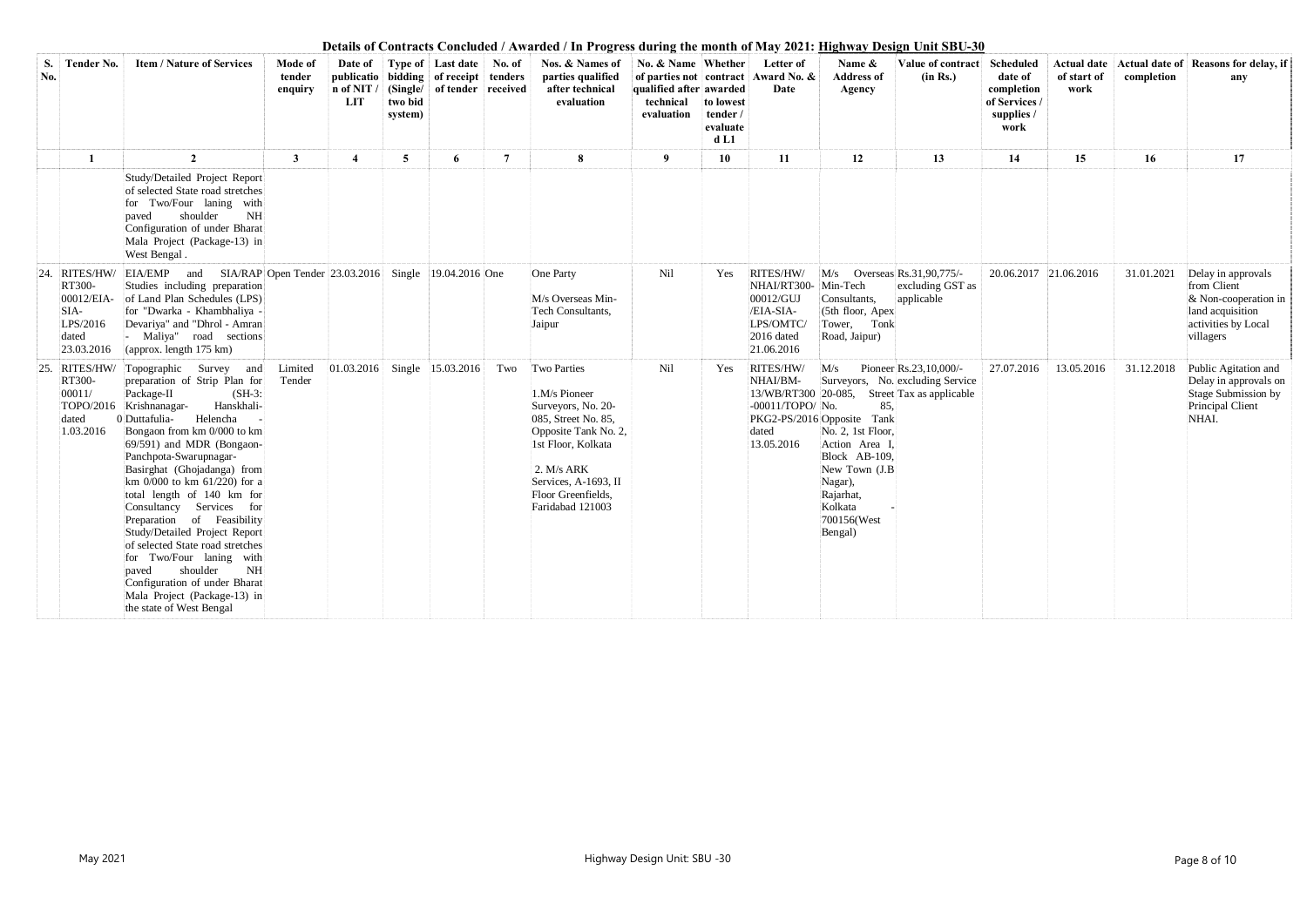| S.<br>No.      | <b>Tender No.</b>                                                            | <b>Item / Nature of Services</b>                                                                                                                                                                                                                                                                                                                                                                                                                                                                                                                                                                 | Mode of<br>tender<br>enquiry | Date of<br>publicatio<br>n of NIT<br>LIT | two bid<br>system) | Type of Last date<br>  bidding   of receipt  <br>(Single/ of tender received) | No. of<br>tenders | Nos. & Names of<br>parties qualified<br>after technical<br>evaluation                                                                                                                                   | No. & Name Whether<br>qualified after awarded<br>technical<br>evaluation | to lowest<br>tender /<br>evaluate<br>d <sub>L1</sub> | Letter of<br>of parties not contract Award No. &<br>Date                                         | Name $\&$<br>Value of contract<br>(in Rs.)<br><b>Address of</b><br>Agency                                                                                                                                                          | <b>Scheduled</b><br>date of<br>completion<br>of Services /<br>supplies /<br>work | <b>Actual date</b><br>of start of<br>work | completion                                           | Actual date of Reasons for delay, if<br>any                                                                                                                       |
|----------------|------------------------------------------------------------------------------|--------------------------------------------------------------------------------------------------------------------------------------------------------------------------------------------------------------------------------------------------------------------------------------------------------------------------------------------------------------------------------------------------------------------------------------------------------------------------------------------------------------------------------------------------------------------------------------------------|------------------------------|------------------------------------------|--------------------|-------------------------------------------------------------------------------|-------------------|---------------------------------------------------------------------------------------------------------------------------------------------------------------------------------------------------------|--------------------------------------------------------------------------|------------------------------------------------------|--------------------------------------------------------------------------------------------------|------------------------------------------------------------------------------------------------------------------------------------------------------------------------------------------------------------------------------------|----------------------------------------------------------------------------------|-------------------------------------------|------------------------------------------------------|-------------------------------------------------------------------------------------------------------------------------------------------------------------------|
|                |                                                                              | $\overline{2}$                                                                                                                                                                                                                                                                                                                                                                                                                                                                                                                                                                                   | 3                            |                                          | 5                  | 6                                                                             | 7                 | 8                                                                                                                                                                                                       | 9                                                                        | 10                                                   | 11                                                                                               | 12<br>13                                                                                                                                                                                                                           | 14                                                                               | 15                                        | 16                                                   | 17                                                                                                                                                                |
| <sup>26.</sup> | RITES/HW/<br>RT300-<br>$/2016$ dated (NH-34)<br>01.03.2016                   | Topographic Survey and<br>preparation of Strip Plan for<br>00011/TOPO Package-I (SH-11A: Omarpur<br>Jn.)- Lalgola-<br>Bhagwangola-Chunakhali<br>from km 0/000 to km 56/400);<br>and SH-11 (Chunakhali-<br>Domkal-Jalangi-Krishnanagar<br>from km 89/972 to km<br>$221/955$ ) for a total length of<br>190 km for Consultancy<br>Services for Preparation of<br>Feasibility<br>Study/Detailed<br>Project Report of selected<br>State road stretches for<br>Two/Four laning with paved<br>shoulder NH Configuration of<br>under Bharat Mala Project<br>(Package-13) in the state of<br>West Bengal | Limited<br>Tender            | 01.03.2016                               | Single             | 15.03.2016                                                                    | Two               | Two Parties<br>1.M/s Pioneer<br>Surveyors, No. 20-<br>085, Street No. 85,<br>Opposite Tank No. 2,<br>1st Floor, Kolkata<br>2. M/s ARK Services,<br>A-1693, II Floor<br>Greenfields,<br>Faridabad-121003 | Nil                                                                      | Yes                                                  | RITES/HW<br>/NHAI/BM-<br>13/RT300-<br>00011/TOPO/<br>$Pkg1-$<br>ARKS/2016<br>dated<br>13.05.2016 | M/s<br>ARK Rs.29,44,240/-<br>Services,<br>A- excluding Service<br>1693, 2nd Floor Tax as applicable<br>Greenfields,<br>Faridabad-<br>121003<br>(Haryana)                                                                           | 27.07.2016                                                                       | 13.05.2016                                | 11.12.2018                                           | Non-cooperation by<br>local villagers for<br>smooth functioning of<br>assignment and Delay<br>in approvals on Stage<br>Submission by<br>Principal Client<br>NHAI. |
| 27.            | RITES/HW/<br>MORT&H/<br>D/4055-<br>$30/T$ opo<br>$/2014$ dated<br>19.02.2014 | Topographic<br>survey for<br>of<br>Revised<br>Preparation<br>NAGALAN Detailed Project Report and<br>Verification of<br>Executed<br>Quantities/items for widening<br>to 2-lane of Package I:<br>Longleng-ChangtongyaRoad,<br>Mon-Tamlu-Merangkong<br>Road, and Package II: Phek ó<br>Pfutsero Road and Zunheboto-<br>Chakabama under Phase -Ao<br>of SARDP-NE in the state of<br>Nagaland                                                                                                                                                                                                         | Limited<br>Tender            | 19.02.2014                               |                    | Single 07.03.2014                                                             | Four              | <b>Four Parties</b><br>1. M/s Pioneer<br>Surveyors, Kolkata<br>2. M/s Theovel<br>Surveys, Banglore<br>3. M/s Sumadhura<br>Geomatica Pvt. Ltd.<br>Hyderabad<br>4. M/s ARK Services,<br>Faridabad         | Nil                                                                      | Yes                                                  | RITES/HW/<br>MORTH/<br>4055-30/ Topo Premises<br>dated<br>29.04.2014                             | Pioneer Rs.66,15,000<br>M/s<br>Surveys,<br>excluding Service<br>NAGALAND/ Pioneer Tower, Tax as applicable<br>No<br>Survey/ 2013 20-085 AB109<br>$AA-1$ ,<br>New<br>Town,<br>Kolkata 700156<br>for Package I                       | 05.08.2014                                                                       | 06.05.2014                                | Stage 1.                                             | 25.08.2015 for Law and Order issues<br>and delay in approvals<br>on alignment from<br>Principal Client<br>(MoRTH/NHIDCL).                                         |
| 28.            | MORT&H/<br>NAGALAN<br>D/4055-<br>$30/T$ opo<br>19.02.2014                    | RITES/HW/ Topographic<br>for<br>survey<br>of<br>Revised<br>Preparation<br>Detailed Project Report and<br>Verification<br>$\alpha$<br>Executed<br>Quantities/items for widening<br>/2014 dated to 2-lane of Package I<br>Longleng-Changtongya Road,<br>Mon-Tamlu-Merangkong<br>Road, and Package II: Phek ó<br>Pfutsero Road and Zunheboto-<br>Chakabama under Phase -Aø<br>of SARDP-NE in the state of<br>Nagaland                                                                                                                                                                               | Limited<br>Tender            | 19.02.2014                               |                    | Single 07.03.2014                                                             | Four.             | Four Parties<br>1. M/s Pioneer<br>Surveyors, Kolkata<br>2. M/s Theovel<br>Surveys, Bangalore<br>3. M/s Sumadhura<br>Geomatica Pvt. Ltd.<br>Hyderabad<br>4. M/s ARK Services,<br>Faridabad               | Nil                                                                      | Yes                                                  | RITES/HW/<br><b>MORTH/</b><br>NAGALAND/ Ltd.<br>4055-30/ Topo 607/54/7<br>dated<br>29.04.2014    | $M/s$ Sumadhura Rs.95,06,000<br>GeomaticaPvt. excluding Service<br>1-2-Tax as applicable<br><b>SBH</b><br>Survey/ 2013 Colony, Behind<br>DBR<br>Mills<br>Hyderabad-<br>500080 Email<br>info@sumadhur<br>for<br>a.com<br>Package II | 05.08.2014                                                                       | 06.05.2014                                | Stage 1<br>Submissions<br>completed on<br>28.09.2015 | Law and Order issues<br>and delay in approvals<br>on alignment from<br>Principal Client<br>(MoRTH/NHIDCL).                                                        |
| 29.            | RITES/HW/<br>A_RR_LA/T Acquisition<br>ila /2010                              | Environmental<br>and social<br>NHAI/UP/EI Impact Assessment and Land<br>Plan<br>for<br>Preparation of Detailed Project                                                                                                                                                                                                                                                                                                                                                                                                                                                                           | Limited<br>Tender            |                                          |                    | 20.04.2010 Single 30.04.2010                                                  | One               | One Party<br>Tila Consultants and<br>Contractors Pvt. Ltd                                                                                                                                               | Nil                                                                      | Yes                                                  | RITES/HW/N M/s Tila<br>dated                                                                     | Rs.27,00,000/-<br>$HAI/UP/EIA$ Consultants & excluding Service<br>LA/Tila/2010 Contractors Pvt. Tax as applicable<br>Ltd.                                                                                                          | 03.12.2010                                                                       | 03.06.2010                                | In Progress                                          | Additional LA Study<br>as per instruction of<br>Principal Client and<br>delay in approvals /                                                                      |